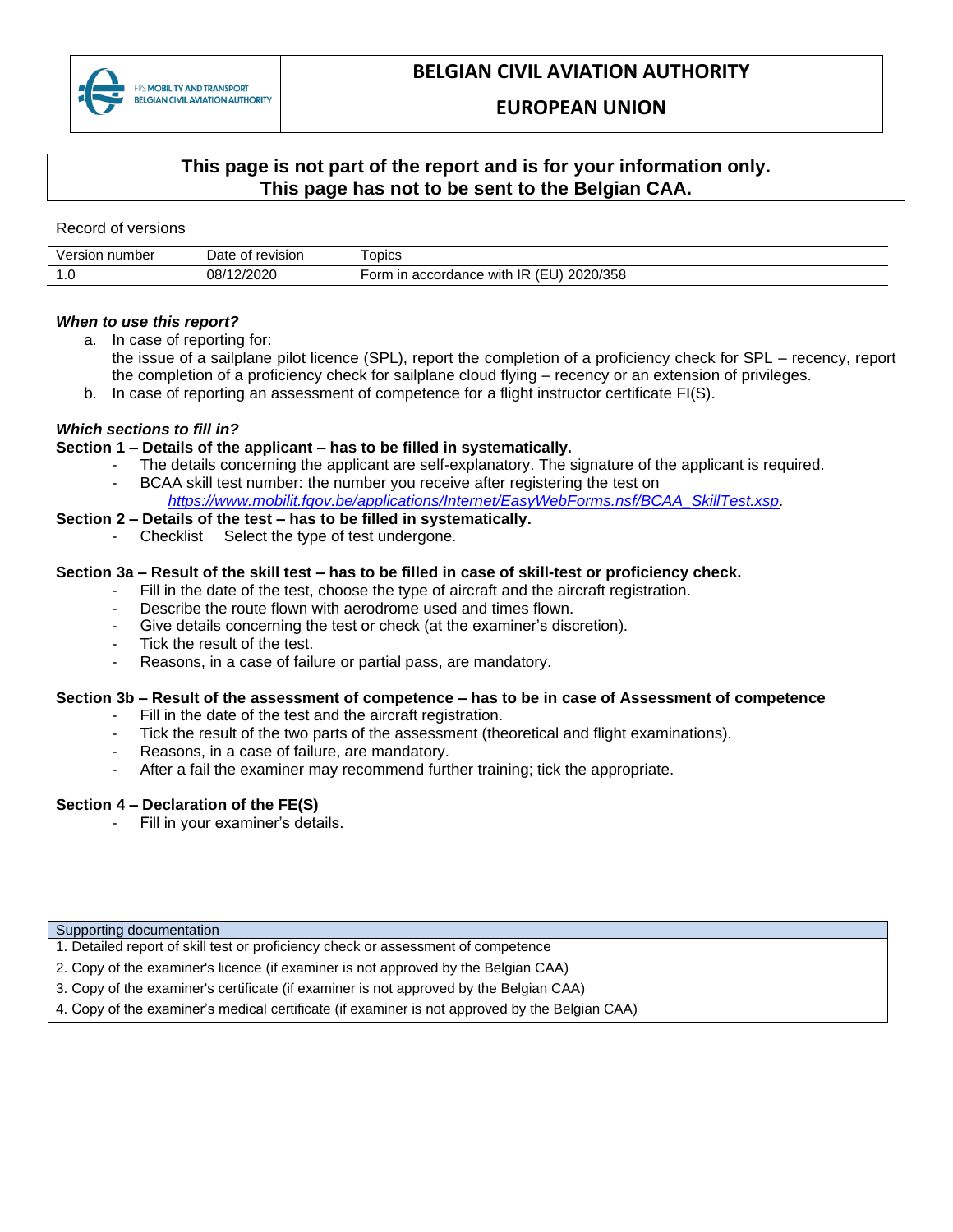

## **BELGIAN CIVIL AVIATION AUTHORITY**

**EUROPEAN UNION**

# **Skill test, proficiency check and AoC for Sailplanes Report form**

**Date of reception:**

| 1                                                                               | Details of the applicant                     |  |                                                                                                                  |               |                     | $\mathbf{2}$         |  | Details of the test |
|---------------------------------------------------------------------------------|----------------------------------------------|--|------------------------------------------------------------------------------------------------------------------|---------------|---------------------|----------------------|--|---------------------|
| Applicant's last name(s):                                                       |                                              |  |                                                                                                                  |               | Skill test SPL: □   |                      |  |                     |
| Applicant's first name(s):                                                      |                                              |  |                                                                                                                  |               |                     | Recency SPL: □       |  |                     |
|                                                                                 | Signature of applicant:                      |  |                                                                                                                  |               |                     | $Aoc:$ $\Box$        |  |                     |
|                                                                                 | Licence number*:<br><b>BE.SFCL.</b>          |  |                                                                                                                  |               |                     | Extension TMG: [     |  |                     |
|                                                                                 | Sailplanes: $\square$<br>TMGs:<br>Privileges |  |                                                                                                                  |               |                     | Extension Sailplane: |  |                     |
| <b>BCAA</b> skill test number:                                                  |                                              |  |                                                                                                                  |               |                     |                      |  |                     |
| 3a                                                                              | Result of the skill test                     |  |                                                                                                                  |               |                     |                      |  |                     |
| Date                                                                            |                                              |  | Sailplane<br>Powered sailplane<br><b>TMG</b>                                                                     | Registration: |                     |                      |  |                     |
|                                                                                 | Aerodrome or site                            |  | Take-off time                                                                                                    | Landing time  |                     |                      |  | <b>Flight time</b>  |
|                                                                                 |                                              |  |                                                                                                                  |               |                     |                      |  |                     |
|                                                                                 |                                              |  |                                                                                                                  |               |                     |                      |  |                     |
|                                                                                 |                                              |  |                                                                                                                  |               |                     |                      |  |                     |
|                                                                                 |                                              |  |                                                                                                                  |               |                     |                      |  |                     |
|                                                                                 | Total flight time:                           |  |                                                                                                                  |               |                     |                      |  |                     |
|                                                                                 |                                              |  | Skill test/proficiency check/AoC details (including information on oral theoretical knowledge examination, where |               |                     |                      |  |                     |
|                                                                                 |                                              |  |                                                                                                                  |               |                     |                      |  |                     |
|                                                                                 |                                              |  |                                                                                                                  |               |                     |                      |  |                     |
|                                                                                 |                                              |  |                                                                                                                  |               |                     |                      |  |                     |
|                                                                                 |                                              |  |                                                                                                                  |               |                     |                      |  |                     |
|                                                                                 |                                              |  |                                                                                                                  |               |                     |                      |  |                     |
|                                                                                 |                                              |  |                                                                                                                  |               |                     |                      |  |                     |
| <b>Pass</b>                                                                     |                                              |  | Fail                                                                                                             |               | <b>Partial pass</b> |                      |  |                     |
| Reasons and details in case of fail or partial pass/other remarks as necessary: |                                              |  |                                                                                                                  |               |                     |                      |  |                     |
|                                                                                 |                                              |  |                                                                                                                  |               |                     |                      |  |                     |
|                                                                                 |                                              |  |                                                                                                                  |               |                     |                      |  |                     |
|                                                                                 |                                              |  |                                                                                                                  |               |                     |                      |  |                     |
|                                                                                 |                                              |  |                                                                                                                  |               |                     |                      |  |                     |